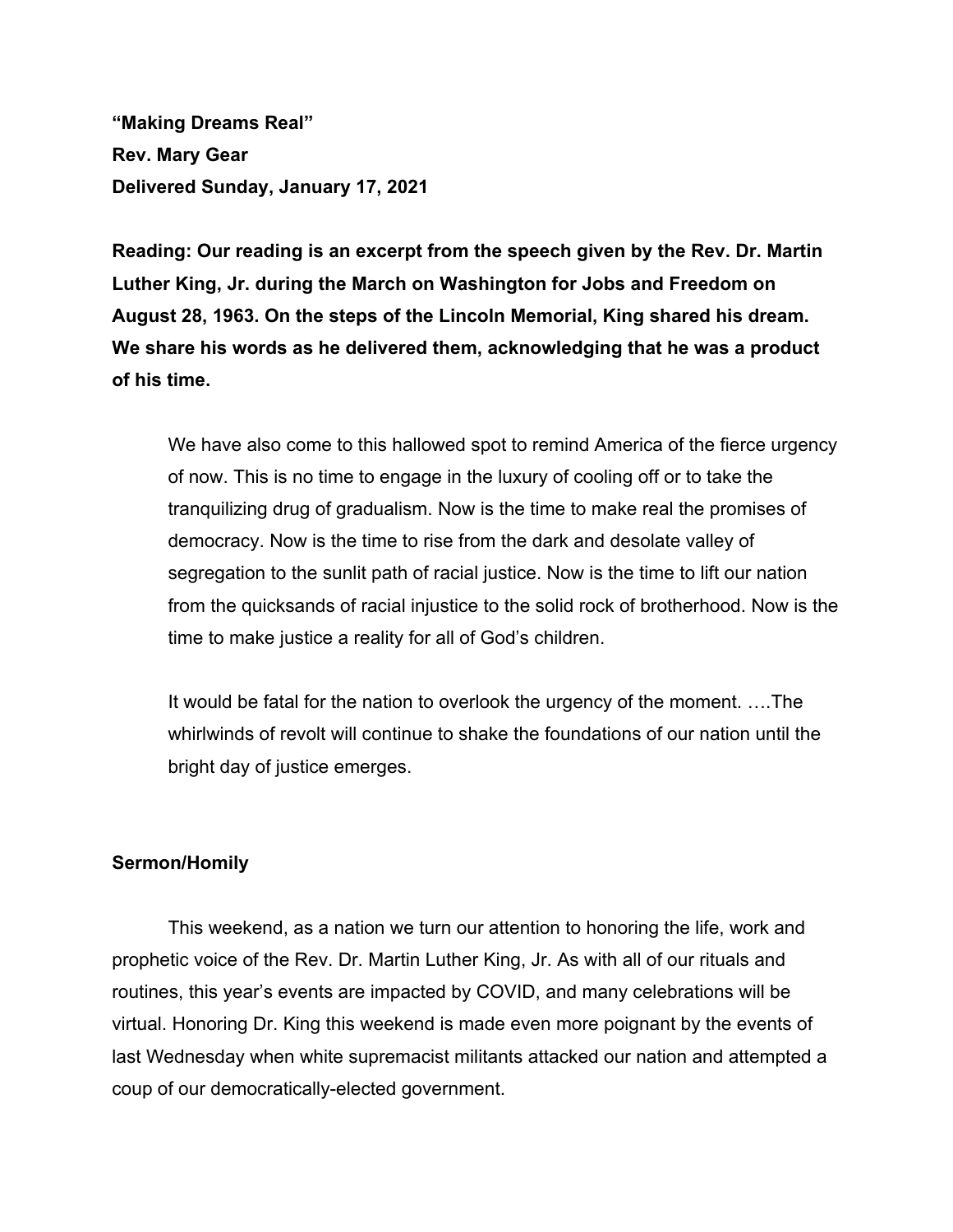There is so much in our world right now: on-going denial of the democratic process, the violent display of right-wing extremism, the Martin Luther King holiday, the upcoming inauguration, oh, and the pandemic. I recognize that I often feel overwhelmed by a whole range of emotions from sadness to rage to guilt, embarrassment and worry. Perhaps these emotions sound familiar to you. I have been trying hard to center myself so that I can be present to my emotions and yours, as well as others that I am in contact with. Some days are better than others. I hope that you are taking care in ways that nourish you, too.

For some of us, last week's violence was surprising-attempted coups happen in other countries, not the US. For some of us, our experience of social norms and known history told us that something like this would not happen here.

And, some of us weren't surprised by the events last week. I don't say that to minimize the terrible attack at all. It's just that the 1-6-21 attack on democracy was just the latest horrific display of the supremacy that has been in this country for the past 400 years. Those who attacked democracy last week are part of America and this is part of our American history. Just like previous violence by white supremacist militants, those who participated in the attempted coup last week used their power and privilege to armed themselves and plan for violent overthrow of the government. They received encouragement and aid from the current president, some members of congress, and some members law enforcement. Despite warnings from the FBI and others about planned violence, the response to protect people and property was ineffective, harmful, and fatal, further signs of a deeply-biased system.

In 1963, the nation was in the destructive grip of Jim Crow and racked with division about calls for racial justice. On August 28, on the steps of the Lincoln Memorial, King spoke of the urgency to address racism in America. He named that black children were stripped of their selfhood and robbed of their dignity by signs stating: for whites only. He named that African-Americans could not find rest at many motels and hotels when they were travelling. He named lack of access to housing, police brutality, and barriers to voting for black citizens. Some of those more explicit signs of racism are no longer apparent, but the racism continues in systems set up to support some and exclude others.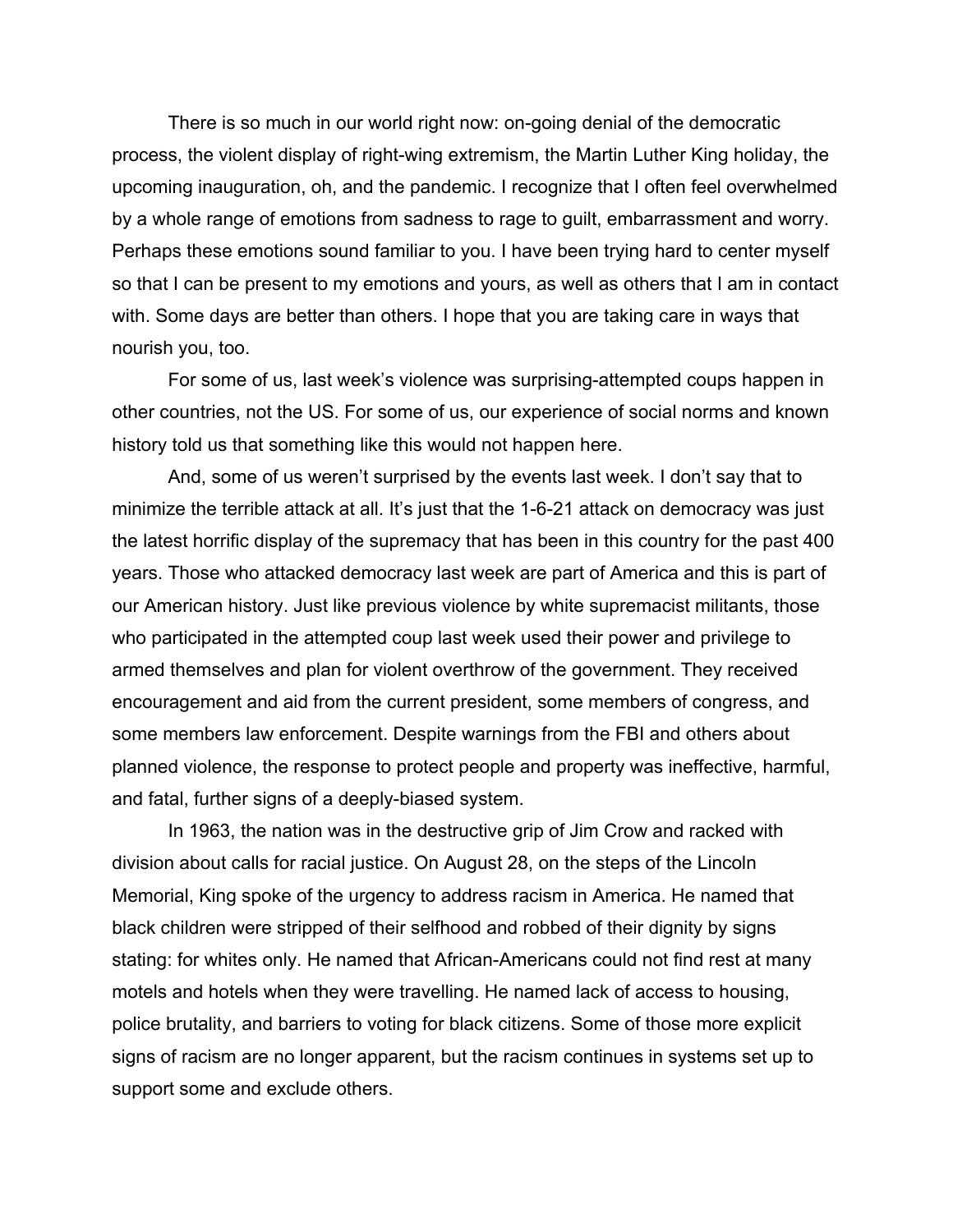The first black president and the backlash against him, President Obama's very existence as well as all he accomplished, has taught us that anti-racism work is not even close to finished. Dr. King warned us: "The whirlwinds of revolt will continue to shake the foundations of our nation until the bright day of justice emerges."

On that same August day almost 60 years ago, Dr. King spoke of his dreams. He spoke of realizing the dream of America that all men would be created equal. He spoke of a time when (quote) "the sons of slaves and the sons of former slave owners will be able to sit down together at the table of brotherhood." He spoke of the transformation of Southern states into oases of freedom and justice.

King was a product of his time and so were his dreams. Did he imagine a world where women and LGBTQ activists marched for their own civil rights, or where activists joined together to call for all human rights? Could he have imagined a black president? Could he imagine that the two senators from Georgia would be a Jewish man and a black preacher from his own church in Atlanta, brought into office because of organizing by powerful, strong, black women like Stacy Abrams?

King did know that his calls for justice were seen as a threat by some and that he might not see racial justice advance as much as he wished in his lifetime. He drew on his faith and the power of his ancestors to sustain him. Stacy Abrams and other women organizers in Georgia called on the legacy of Dr. King and those before him. And, they have been persistent; their organizing did not begin 6 months ago, or last year or even four years ago. They have been working hard for more than a decade to educate and register voters and turn out the vote. Their work is not done and must continue.

The work is the same, but dreams change over time. They change as people grow and change. Dreams change as situations and times change. Every new generation requires revisiting our dreams and our work, refining how we will be together. Many of you have memories of the anti-racism work of the 1960's, and from your stories, I know many of you participated in that work. Many of you are participating in anti-racism work today. Some things are the same and some are different. Supremacy and racism are the default in our nation; each generation must unlearn biases and learn how not pass them on to the next generation.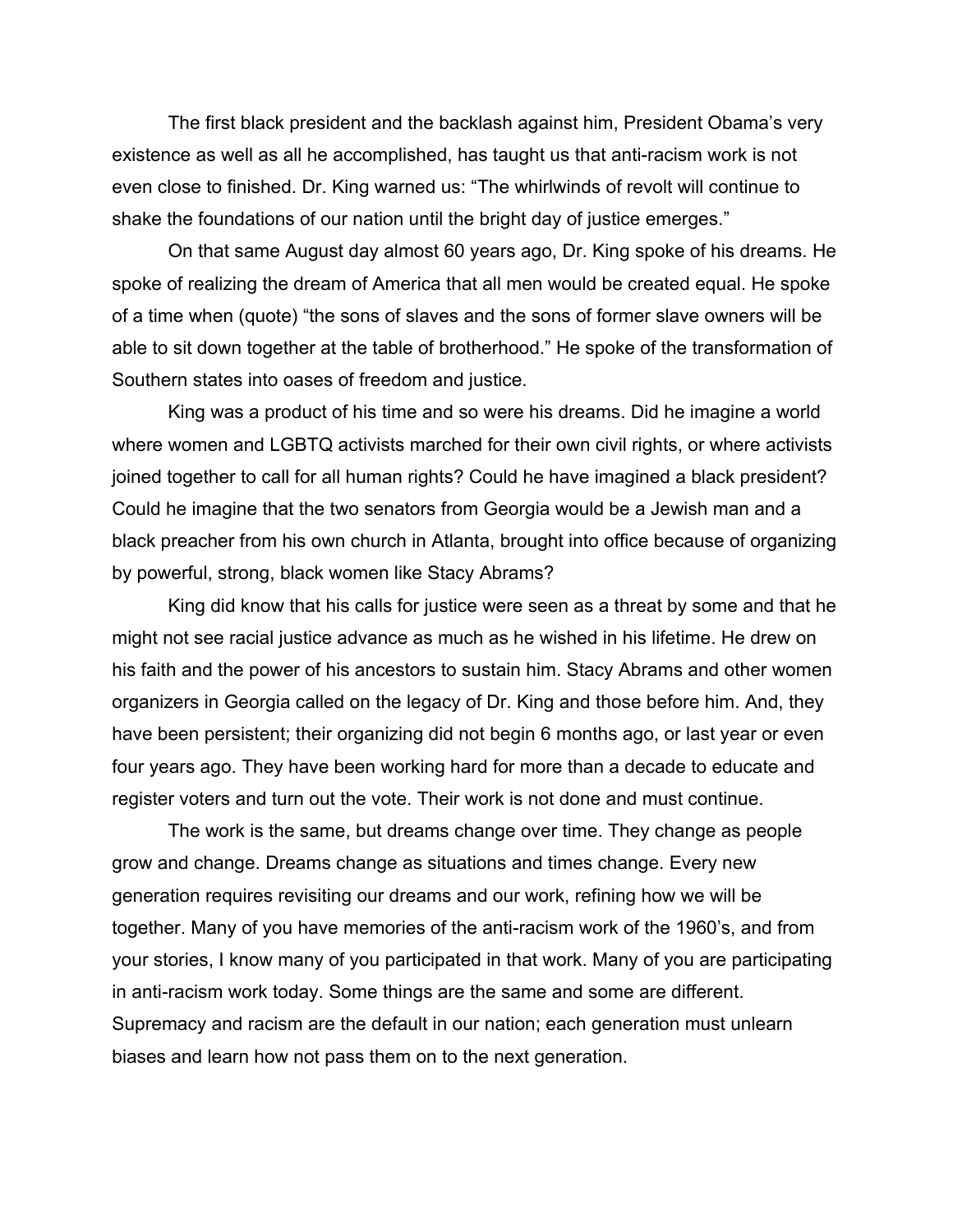Times of crisis and uncertainty, like 1963 and like now, invite us to revisit big questions of who we are, why we are here, and what comes next. As we remember Dr. King's dreams and calls for justice, we recognize that it is time for new dreams for our nation. As we are taking in and processing all that has happened, many of us are asking, "What now? What next?"

It is also time for us as a faith community to revisit our dreams.

I believe that asking big questions and accompanying each other as we seek answers is one of the purposes of a faith community. This is reflected in the  $4<sup>th</sup>$  Unitarian Universalist principle, in which we affirm and promote a free and responsible search for truth and meaning. This time of crisis and uncertainty is exactly the time to ask big questions for our community.

The OUUC Board has been clear that it is time to ask some big questions together, a longing that the Ministerial Search Team and I heard about throughout the search process and have heard ever since. We are hungry for clarity about who we are as a community now and how we want to be together and in the world. After research and discernment, the Board has selected a facilitator and process to guide us in this work. UU minister, Jake Morrill and the Board will offer a structured process for imagining our future together and how to make our dreams real. We hope you will lend your voice to this important work. We welcome all voices, those connected to our community and those who haven't found us yet.

To help guide our work, Jake will focus our inquiry at four levels: within, among, beyond, and throughout. Each of these is important and each offers the opportunity for justice work.

"Within" addresses the spiritual needs of individuals in our community; how we grow spiritually and how we articulate our values and beliefs. This focuses our attention on individuals. The justice work for "within" is that we must understand our own values in order to express them in the world, and we must know our own challenges and biases in order to transform them.

"Among" is how we are together in the OUUC community; how we covenant to be together, how we make decisions, how we govern ourselves, how we share ministry,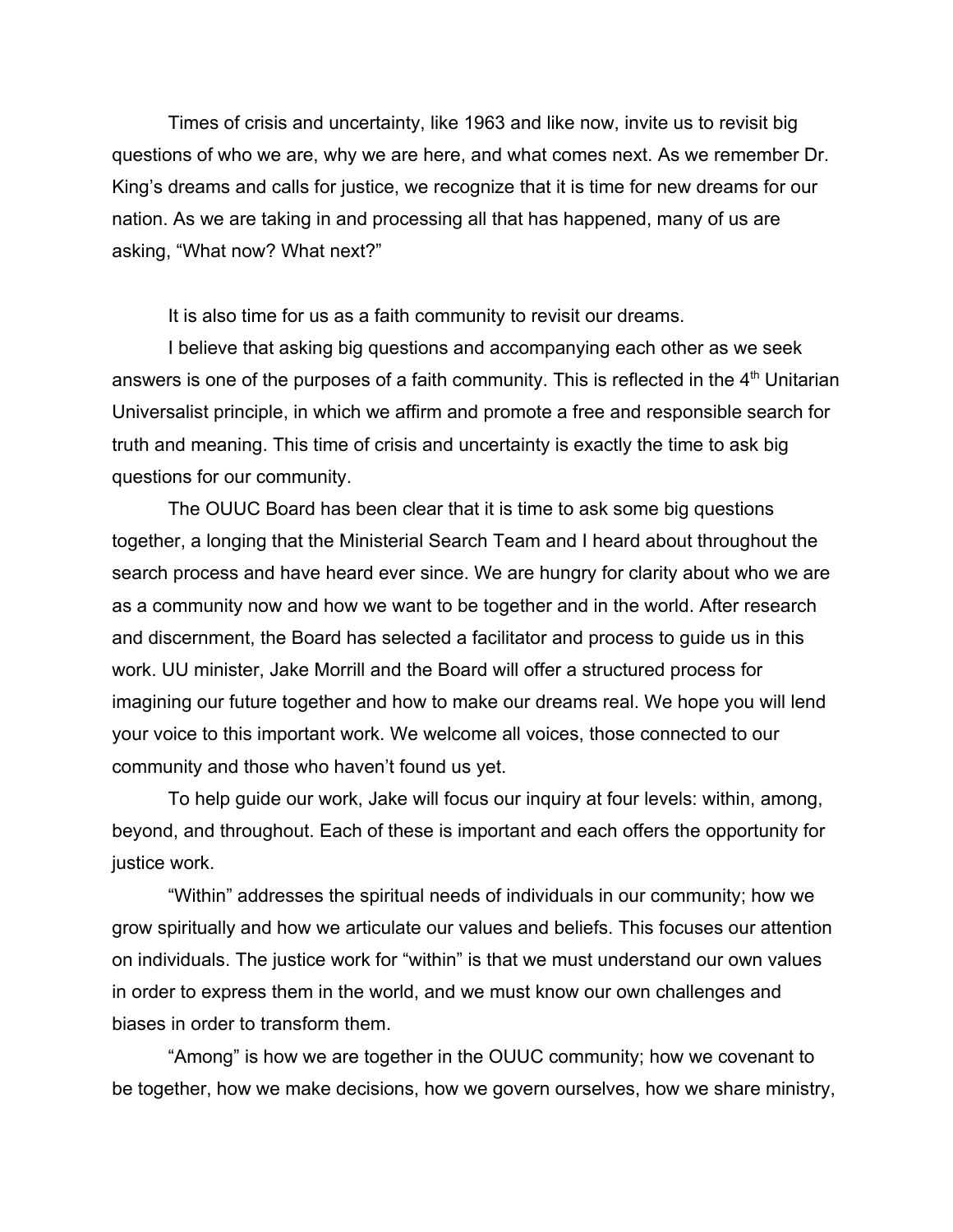and how we address conflict. This focuses our attention on the OUUC community as a whole. The justice work for "among" is creating clear and inclusive covenants and living into them, as well as naming and working through conflict.

We will focus on "beyond," how we express our values in the larger world, whether it is Olympia, Washington, the nation or the entire Earth. This focuses our attention out beyond ourselves. This is an area that has been a focus in the history of OUUC, so the justice work here is clear-it's our Faith in Action in the larger world.

Last, we will reflect on "throughout," which addresses the institution of OUUC. It is our organizational structure, staffing, financial foundation, technology, and capacity to provide safety. This focuses our attention on our organization. The justice work here is how we create and support an organization that is diverse, inclusive, strong, and just. It's things like acknowledging and addressing power and authority, spending our money and using our resources in line with our values, and creating infrastructure to support our mission.

All of this may sound a bit overwhelming. The visioning process will ask us to step outside of how we have done things. It will invite us to ask big questions to imagine who we are and how we want to be together. Rest assured that it is a process we will do together, supporting each other to share our dreams and make them real.

In the speech naming his dreams, Dr. King also articulated his spiritual grounding:

With this faith, we will be able to hew out of the mountain of despair a stone of hope. With this faith we will be able to transform the jangling discords of our nation into a beautiful symphony... With this faith we will be able to work together, to pray together, to struggle together, to go to jail together, to stand up for freedom together, knowing that we will be free one day.

There is much work to do in this world in so many areas, anti-racism, economic equality, climate justice, and more. In the months to come, together we will draw on our ancestors and spiritual grounding to articulate our faith and the transformation we long for in ourselves, in our community and in our world. We will speak our dreams and draw on our belief that it is possible to bend the future toward justice.